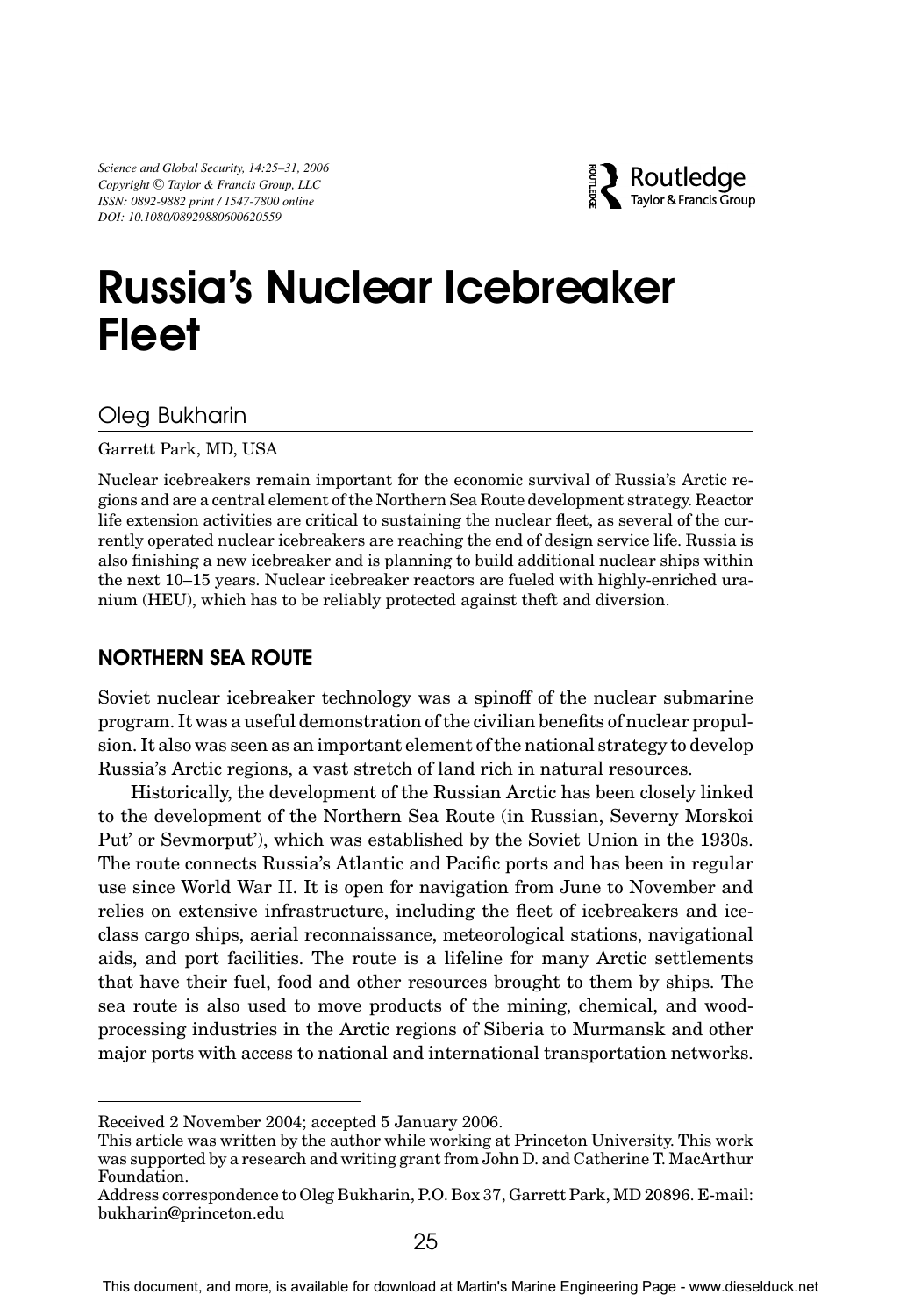#### 26 *Bukharin*

The volume of cargo transported via the Northern Sea Route peaked at 7 million tons in 1987 and then declined to 1.5 million tons in the late 1990s.<sup>1</sup> The Russian government seeks to increase the volume to some 10 million tons per year by  $2008-2010$ .<sup>2</sup> To a significant extent, these expectations are linked to the beginning of oil and gas production in the Barents Sea. The exploitable reserves in the Arctic coastal regions and sea shelf of Russia and in Western Siberia are estimated at the equivalent of many billions of barrels of oil.

While Russia's economic needs are believed to be the most important factor in developing the Northern Sea Route, it is also expected to become a major international transoceanic shipping line between the ports in Europe and North America on one hand and the Far East and South East Asia on the other. Taking this route could reduce trip length radically: the distance between Yokohama and Hamburg, for example, is 40 percent shorter via this route compared to routing through the Suez Canal.<sup>3</sup> International shipments between European countries and China, Japan and Thailand commenced in 1991 when Russia announced that it had met conditions for international navigation along the Northern Sea Route. Eventually fees for using the Route could generate on the order of \$200 million annually for the Russian economy.4

### NUCLEAR ICEBREAKERS

The nuclear icebreaker fleet, operated by the Murmansk Shipping Company (MSC) for the Ministry of Transportation, services the western section of the route extending from Murmansk to River Lena as well as river ports on major Siberian rivers. The Arctica-class icebreakers can open passages through 1.5– 2 m thick ice, which is sufficient to make possible year-round navigation in the region.<sup>5</sup> The shallow water ships—two Taimyr-class icebreakers and the Sevmorput'-class cargo vessel—are designed to visit river ports and, generally, are not suitable for leading sea convoys. One of the fleet's major responsibilities is to serve the Norilsk Nickel combine, a giant facility, which produces copper and nickel concentrates. The icebreakers assure the delivery of the concentrates from the Arctic port of Dudinka to Murmansk for subsequent processing at the Severonikel facility. $6$  The eastern section of the route is serviced by the Eastern Shipping Company, which operates diesel icebreakers. When the ice is thick, the nuclear icebreakers help the Eastern Shipping Company keep the route open.

The advantage of using nuclear icebreakers is their greater power and icebreaking ability. Unlike diesel icebreakers, they also can operate for extended periods without refueling. (On several occasions, nuclear icebreakers have remained at sea for nearly 400 days.) Because of their high maintenance and operational costs, however, the operation of the nuclear fleet has not been profitable in recent years.7 Profitability is expected to improve with the hoped-for increase in cargo volume.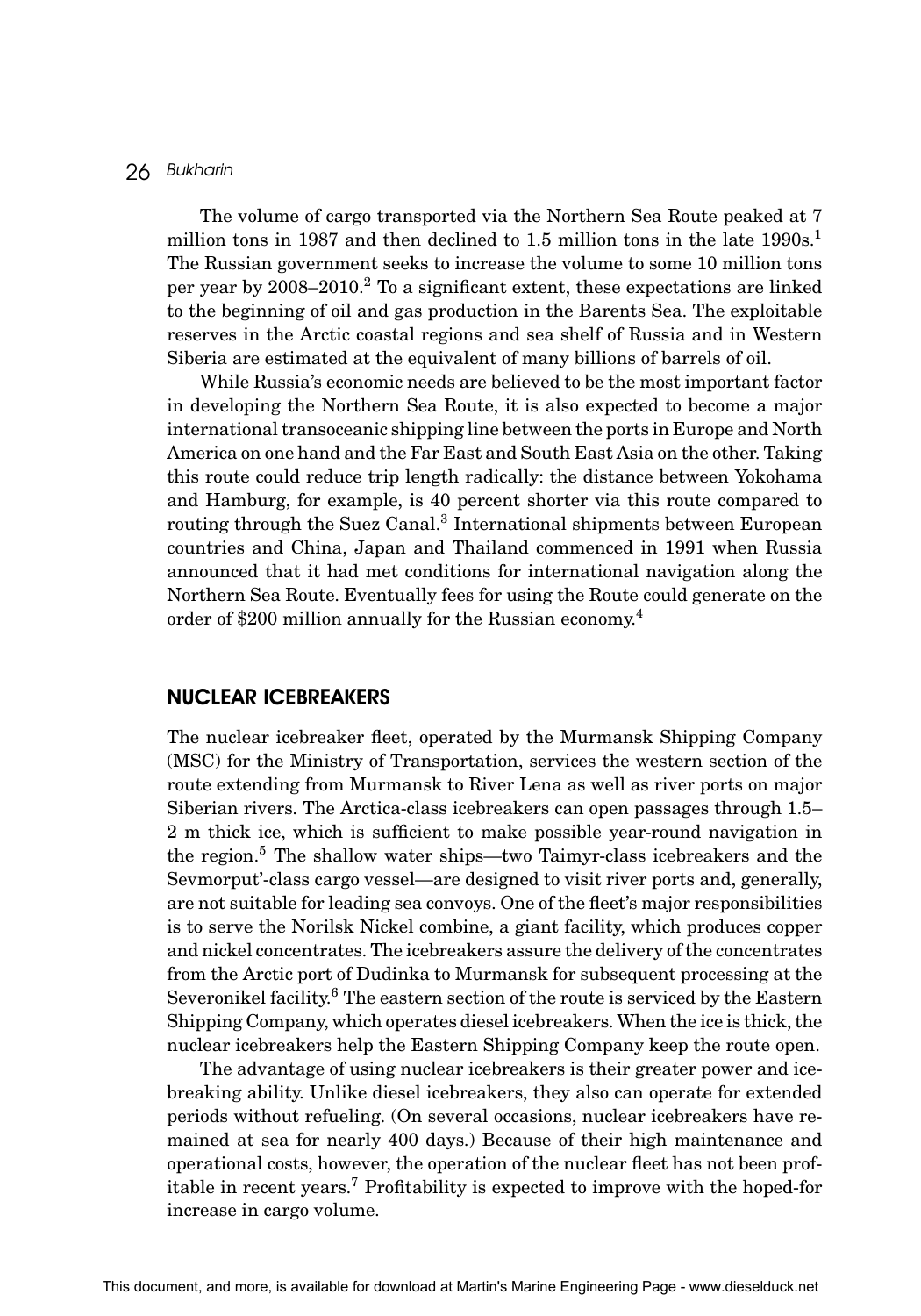Nuclear icebreakers remain a central element of the Northern Sea Route development strategy.<sup>8</sup> The near-term plan (see below) is to extend the life of the operating ships by up to 10 years and to complete the construction of a new icebreaker, which, as of 2002, was 70-percent built. By 2014, four newgeneration 60-MWe single-reactor icebreakers (to be designed collaboratively by the nuclear industry, the Marine Fleet's Central Research Institute, and the Krylov Institute) are to be brought on line to replace some of the older ships. These icebreakers would be able both to conduct convoy operations on the high seas and to work in shallow waters and in rivers. A nuclear super-icebreaker with a capacity of 110 MWe is planned to enter operation by 2017. It would be able to go through 3–3.5 m of ice, and its main mission would be to lead convoys from Europe to the Pacific on a year-round basis. Implementation of these plans will depend on the availability of funding.

## NUCLEAR ICEBREAKER TECHNOLOGY

The USSR's first icebreaker *Lenin* was put into operation in 1959 and operated until 1966 with three reactors. In 1970, the icebreaker was retrofitted with two OK-900 reactors. In 1989, after 11 refuelings and its reactors having produced 1460 MW-years of thermal energy, the icebreaker was finally retired.

Elements of the OK-900 reactor and associated turbine technology (commonly referred to as the KLT-40 reactor technology) have been used in every commercial nuclear-powered ship built after *Lenin*. <sup>9</sup> In 1974, the Baltiiskiy Zavod shipyard in St. Petersburg completed the *Arktika* icebreaker, designed by the Iceberg Design Bureau. It was the lead unit of 54-MWe Arktika-class icebreaker ships powered by two OK-900A reactors each (see Table 1). The fifth and last vessel of this class, the *50 Years of Victory* icebreaker, was expected to enter the operation in  $2006.<sup>10</sup>$ 

In 1988, Baltiiskiy Zavod, in cooperation with Wartsila Marine Shipyard in Finland, built a 29.4 MWe container ship *Sevmorput*.' The conventional portion of the ship was built in Finland while the reactor and turbine equipment was installed at the Baltiiskiy Zavod plant in St. Petersburg. The ship is powered by a single KLT-40 reactor, representing the latest generation of icebreaker reactors. The KLT-40 reactor is based on the OK-900A design but also includes additional safety features. Finally, to extend the operational range of the icebreaker fleet to important river ports on major Siberian rivers, Russian ship-designers, also in cooperation with Finnish shipbuilders, developed and built a reduced-draft Taimyr-class icebreaker. Two 32.5-MWe single reactor ships were built and placed in operation in 1989 and 1990. They use a single modified KLT-40M reactor each.

Under current conditions of limited funding, perhaps the highest priority for the Murmansk shipping company is life extension for its aging icebreaker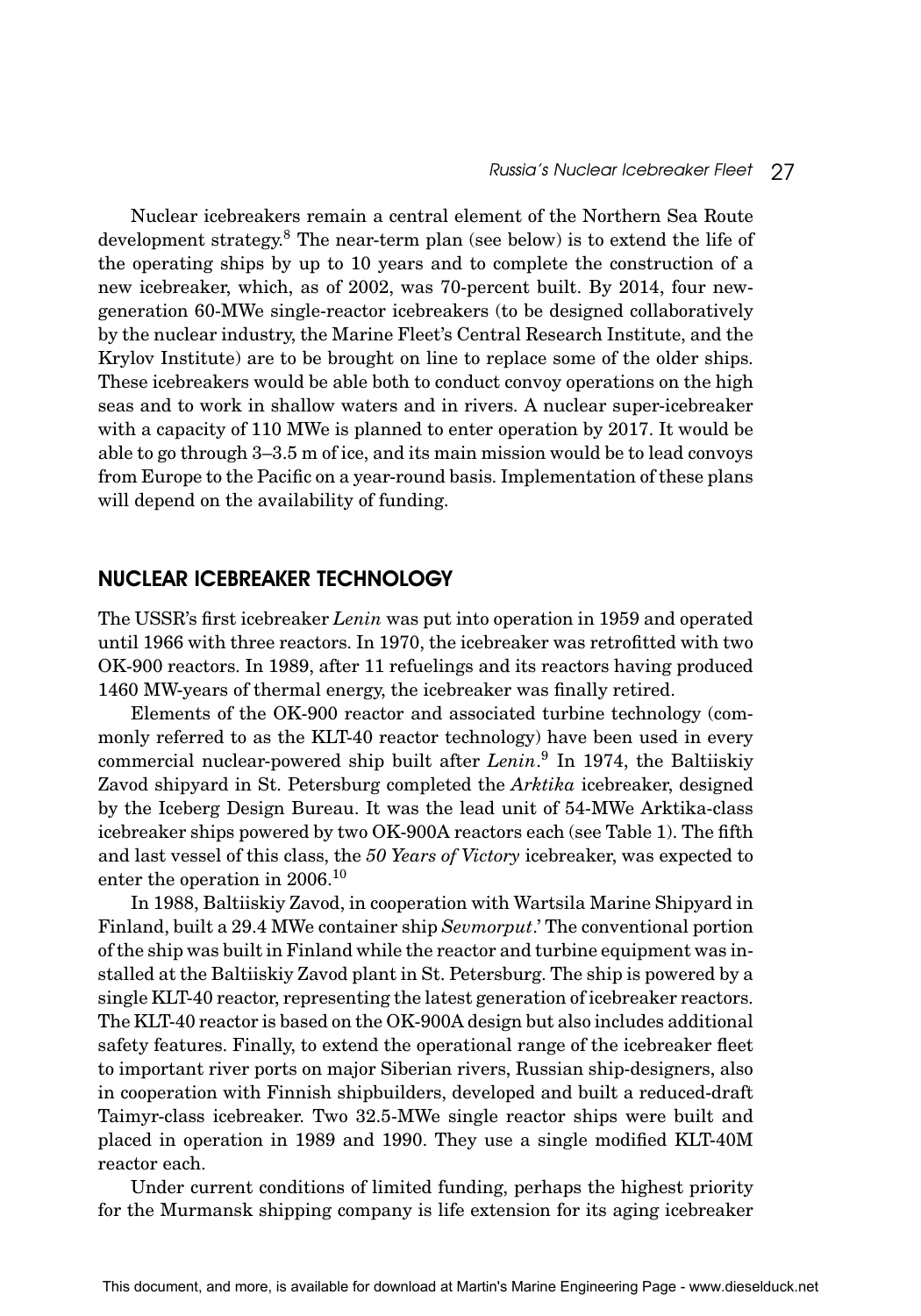#### 28 *Bukharin*

#### Table 1: Nuclear-powered civilian ships in Russia.

| <b>Icebreaker</b>                                                        | Startup           | <b>Estimated retirement/</b><br>retirement with life<br>extension | Projected<br>retirement<br>according to<br>2000 Russian<br>estimates <sup>a</sup> |
|--------------------------------------------------------------------------|-------------------|-------------------------------------------------------------------|-----------------------------------------------------------------------------------|
| Lenin 1959-67-three<br>OK-150 reactors<br>1970–89—two<br>OK-900 reactors | 1959              | 1989 (retired)                                                    | na                                                                                |
| Arktika-class icebreakers (2 OK-900A reactors each)                      |                   |                                                                   |                                                                                   |
| Arktika                                                                  | 1974              | 2007/2010                                                         | 2001                                                                              |
| Sibir                                                                    | 1977              | not in operation since<br>1992; full retirement<br>if no funding  | 1992                                                                              |
| Rossiya                                                                  | 1985              | 2004/2014                                                         | 2011                                                                              |
| Sovetski Soyuz                                                           | 1989              | 2009/2019                                                         | 2015                                                                              |
| Yamal                                                                    | 1992              | 2012/2022                                                         | 2018                                                                              |
| 50 Years of Victory                                                      | 2006<br>(planned) | 2026/2036                                                         | na                                                                                |
|                                                                          |                   | Container ship (single KLT-40 reactor)                            |                                                                                   |
| Sevmorput                                                                | 1988              | 2003/2013                                                         | 2014                                                                              |
|                                                                          |                   | Taimyr-class river icebreakers (single KLT-40M reactor)           |                                                                                   |
| Taimyr                                                                   | 1989              | 2004/2014                                                         | 2015                                                                              |
| Vaygach                                                                  | 1990              | 2005/2015                                                         | 2016                                                                              |

*<sup>a</sup>*V. Makarov, B. Pologikh, Ya. Khlopkin, F. Mitenkov, Yu. Panov, V. Polynichev, O. Yakovlev, "The Experience of Designing and Operation of Civilian Ship Reactor Units," *Atomnaia Energia* (September 2000): 179-189.

fleet. Icebreaker life expectancy depends on operational tempo, ice conditions, maintenance and other factors. The expected service life is 100,000 full power hours, which corresponds to about 20 years of ship operation.<sup>11</sup> For singlereactor ships, the life is expected to be shorter and, in Table 1, it is assumed to be approximately 15 years.<sup>12</sup> Service life of major reactor components is limited mainly by metal stresses due to thermal cycling and by metal corrosion.

Reactor and ship designers are investigating the feasibility of extending reactor service life from 100,000 hours to 150,000 hours, corresponding roughly to 10 additional years of icebreaker operation. Currently, life extension activities, involving a safety analysis of the reactor and propulsion system and component replacement, are being conducted on the icebreaker *Arktika*. *Arktika* has operated for 142,000 hours; its life is being extended to 175,000 hours. Experts believe that life extension to 200,000 hours (corresponding to 30–35 years of service) is feasible. $^{13}$ 

With a life-extension program in place, most ships in the fleet could operate until approximately 2010–15. Without life-extension, approximately half of the currently operating icebreakers would reach the end of their service lives during the next several years.

In October–November 2002, the Russian government decided to focus federal budgetary resources on the completion of the new icebreaker, *50 Years of*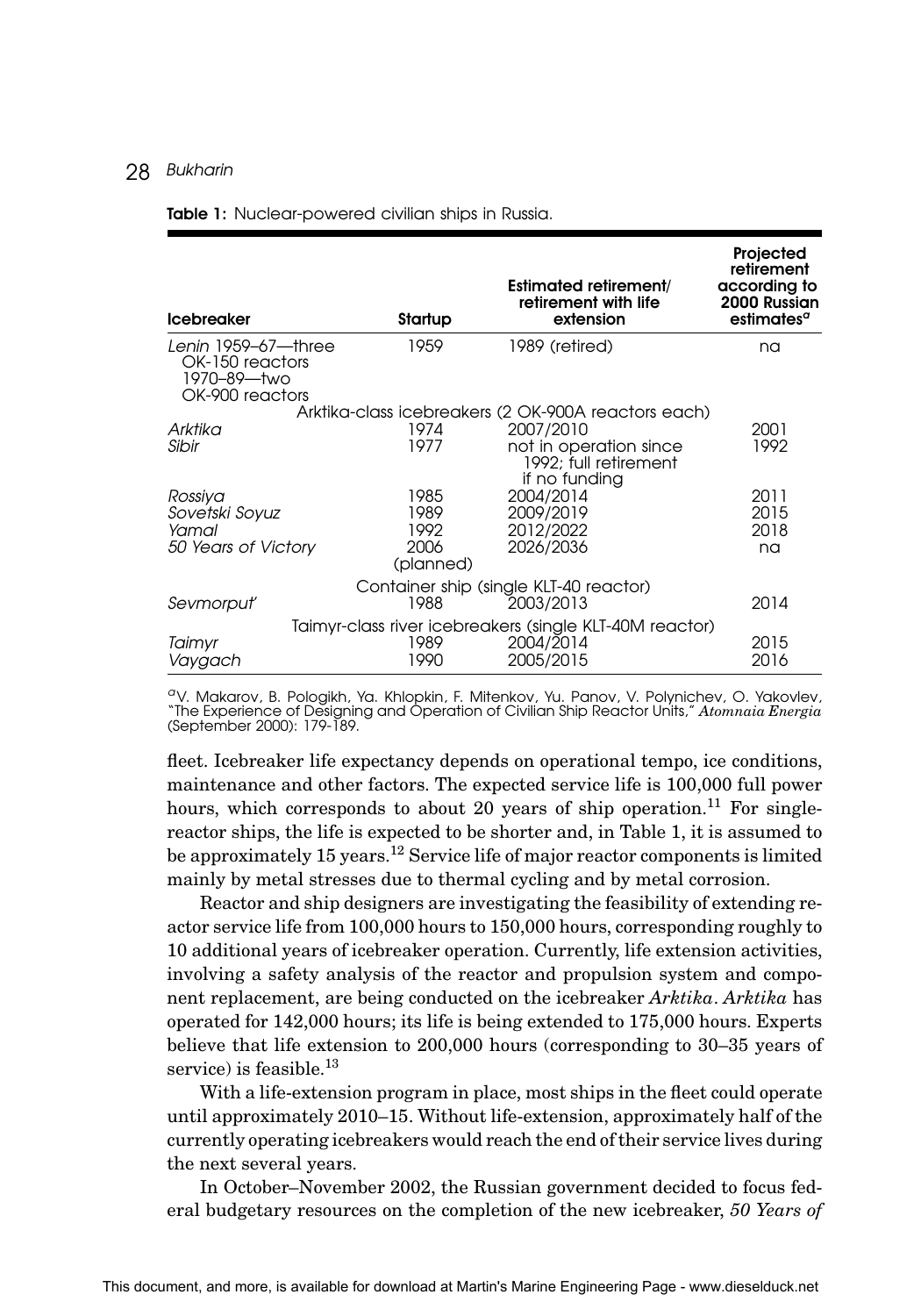*Victory*. Funding for life extension activities is to be borne by the icebreaker operating company. To implement this strategy, the MSC is expected to raise icebreaker service fees.

## NUCLEAR FUEL CYCLE AND HEU SECURITY

A significant fraction of the icebreaker fuel is believed to be weapon-grade uranium. For example, according to ship designers, the KLT-40 reactor, installed on the *Sevmorput*' icebreaker, is fueled with 90-percent enriched uranium,<sup>14</sup> whereas, according to U.S. national laboratory and MSC personnel, "[T]he [icebreaker] fuel is U235 of 20%–90% enrichment with 60% average enrichment."<sup>15</sup> Most icebreaker fuel is of the cermet type in which uranium oxide particles are dispersed in an aluminum matrix. Exceptions are approximately 20 cores of 90-percent enriched, zirconium-clad, uranium-zirconium fuel produced for the Arktika-class icebreakers. The uranium-zirconium fuel, however, is no longer manufactured, and the existing stocks have probably already been exhausted.<sup>16</sup>

Naval reactor fuel is fabricated by the Machine-Building Plant in Electrostal. The fabrication probably involves coextrusion of fuel "meat" and cladding. Fresh fuel is sent by rail to the Atomflot base in Murmansk and is stored prior to refueling on board the *Imandra* service ship which is moored at the base.<sup>17</sup>

Nuclear icebreakers are refueled at the Atomflot base every three to seven years. Spent fuel is initially (for approximately six months) stored on board the refueling ship *Imandra*. After six months of storage on *Imandra*, spent fuel is transferred to another Atomflot service ship, *Lotta*.

After one to three years of storage, uranium-aluminum spent fuel is shipped to the Mayak complex in Ozersk (formerly Chelyabinsk-65), where it is reprocessed in the naval fuel line of the RT-1 reprocessing complex. (The RT-1 plant is currently not capable of reprocessing uranium-zirconium fuel.) The concentration of uranium-235 in the residual uranium remains fairly high. This uranium is mixed as uranyl-hydrate solution  $(UO_2(NO_3)26H_2O)$  with reprocessed uranium recovered from VVER-440 fuel and the mixture is manufactured into fuel for RBMK-type power reactors.

On average, the MSC conducts one to two refuelings per year. Assuming that one core contains 150 kg of  $^{235}$ U, the average flow of  $^{235}$ U in high-enriched uranium through the icebreaker-fleet fuel cycle is 150–300 kg per year.

The HEU fuel of nuclear icebreakers requires protection against theft and diversion during fabrication, transport to the Atomflot facility, and temporary storage on the *Imandra* prior to reactor loading. Nuclear-powered ships, particularly the shallow-water *Taimyr*, *Vaigach*, and *Sevmorput'* vessels, which operate primarily in rivers, also require protection against sabotage. Since 1996, upgrading the security of nuclear icebreaker fleet fuel-storage facilities has been a focus of an international cooperative effort, which has involved several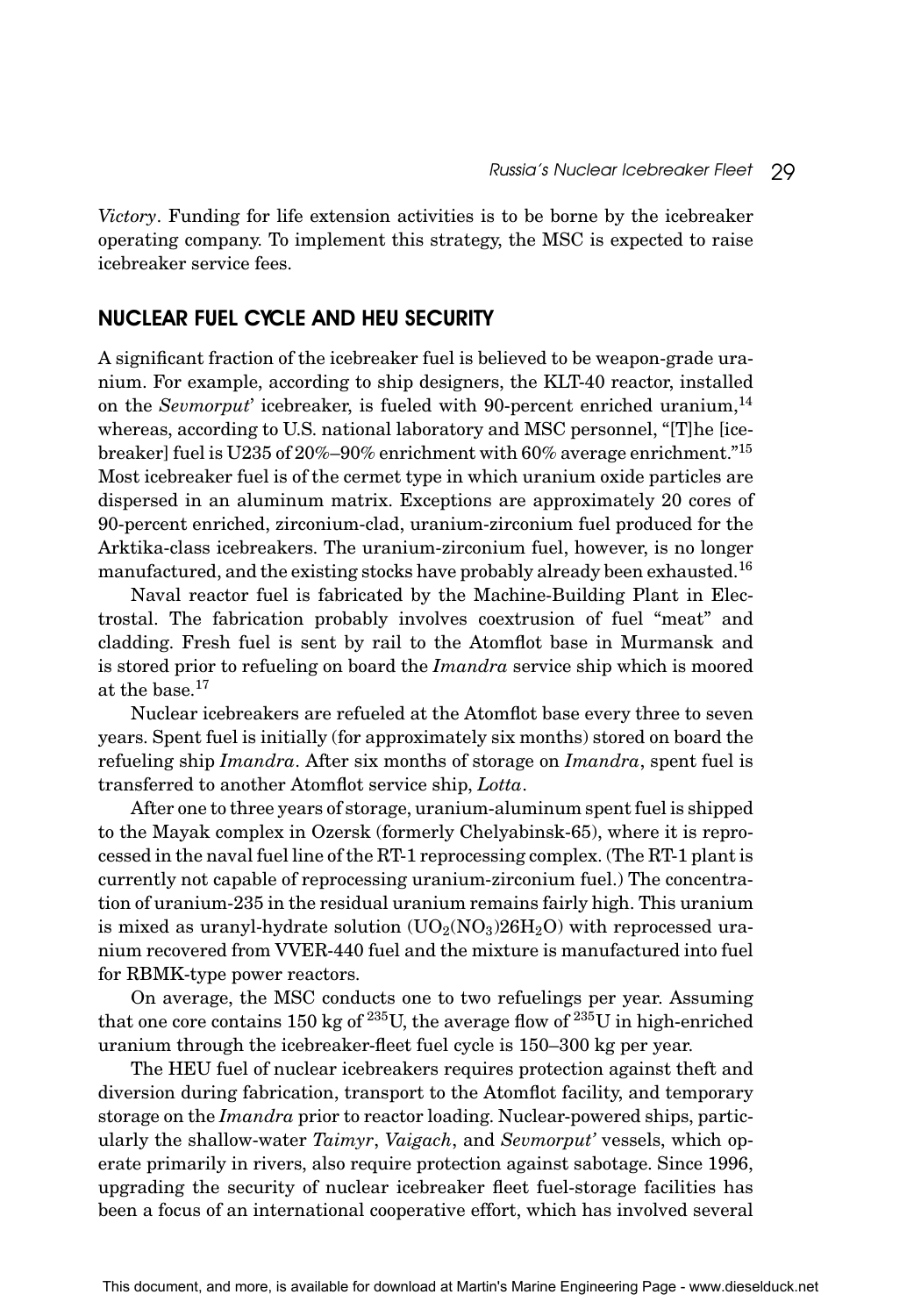#### 30 *Bukharin*

Russian agencies (primarily the Murmansk Shipping Company, Ministry of Transportation, Kurchatov Institute, and Ministry of Internal Affairs), the U.S. Department of Energy's nuclear Material Protection, Control, and Accounting (MPC&A) program, the Swedish Nuclear Power Inspectorate, the Norwegian Radiation Protection Authority, and the U.K. Office of Civil Nuclear Security.18

The focus of the U.S./Russian project has been on security upgrades for fresh fuel stocks on the *Imandra* ship.19 The European countries have primarily contributed to safeguard improvements on the icebreaker ships, including *Sevmorput*,' *Arktika*, and *Yamal*. <sup>20</sup> Under the MPC&A program, the United States and Russia have also been working to improve security of nuclear shipments by upgrading railcar security. MPC&A work at the HEU fuel fabrication line of the Electrostal plant, however, has not begun, because of lack of access for U.S. personnel. (In addition to icebreaker fuel, the line produces nuclear submarine fuel whose design is classified by Russian law.)

# NOTES AND REFERENCES

1. "Four questions for Sergey Frank, Minister of Transportation of the Russian Federation," *New East Today* 3/4 (2000) (http://segodnya.spb.rus.net/3-4-00/eng/06 e.htm).

2. V. Peresypkin, "The Strategy of Development," (http://segodnya.spb.rus.net/5-6- 00eng/17 e.htm)

3. Claes Lykke Ragner *Northern Sea Route Cargo Flows and Infrastructure—Present State and Future Potential*, FNI Report (The Fridtjof Nansen Institute, 2000).

4. "Four questions for Sergey Frank," *New East Today* 3/4 (2000).

5. The maximum thickness of ice depends on numerous factors, including snow, which slows icebreakers down, and ice pressure due to wind. The last Arktica-class icebreaker—*50 Years of Victory*—will be capable of breaking 2.8 m thick ice. See: "Icebreaker Fleet," Baltiiskii Zavod web site (www.bz.ru/e031 002.htm).

6. "Russian Northern Sea Route not Hit by Cold: Shipping Firm," *Informare*, (February 18, 1999) (www.informare.it/news/review/1999/st0724.asp).

7. "Atomic ice-breakers unprofitable," Bellona web-site (May 23, 2002) (www.bellona. no/en/international/russia/icebreakers/15252.html#24915).

8. V. Peresypkin, "The Strategy of Development," (http://segodnya.spb.rus.net/5-6- 00eng/17 e.htm).

9. V. Kovalenko, "Braving the Chill of the Market," *Nuclear Engineering International* (January 1993): 52–54.

10. "No Radiation from Ship Fire," *The St.Petersburg Times* (December 3, 2004) (www. sptimes.ru/index.php?action id=2&story id=2228).

11. V. Makarov et al., "The Experience of Designing and Operation of Civilian Ship Reactor Units," *Atomnaia Energia* (September 2000): 179–189.

12. A two-reactor ship often can sail using only one reactor at significant power. This effectively increases ship's life relative to single-reactor ships, which have to operate their reactor and associated turbine equipment continuously.

13. A. Korolev, "Life time for nuclear icebreakers prolonged," Bellona Web-site (May 22, 2000) (www.bellona.no/en/international/russia/icebreakers/16825.html).